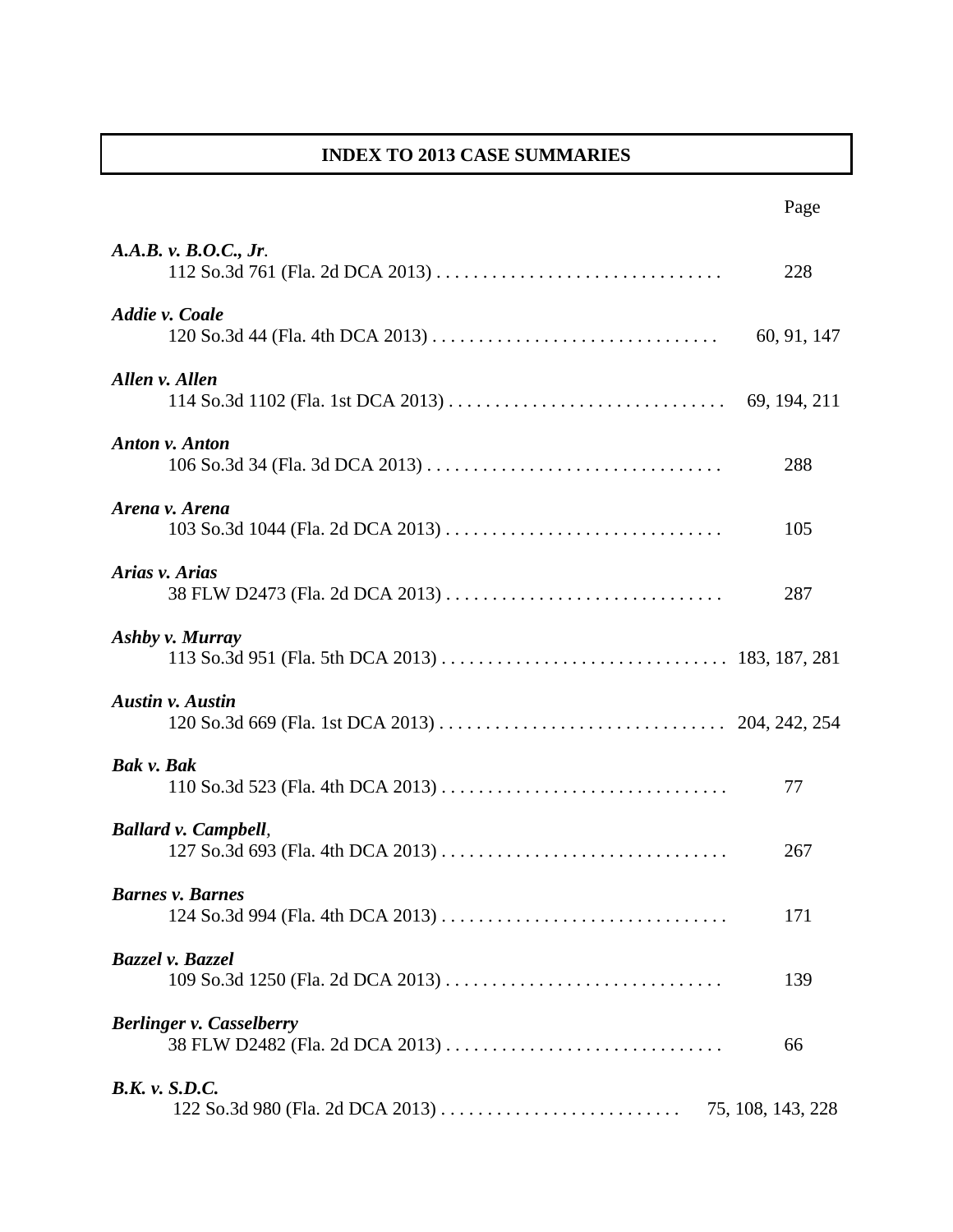| <b>Blakely v. Blakely</b>                                                                         | 83       |
|---------------------------------------------------------------------------------------------------|----------|
| <b>Bradham v. Bradham</b>                                                                         | 103      |
| Brennan v. Brennan<br>122 So.3d 923 (Fla. 4th DCA 2013) 82, 92, 123, 134, 151, 208, 215, 221, 290 |          |
| <b>Broemer v. Broemer</b>                                                                         | 25, 62   |
| <b>Brown v. Brown</b>                                                                             | 179      |
| <b>Bruno v. Bruno</b>                                                                             | 25       |
| <b>Burton v. Burton</b>                                                                           | 42, 192  |
| <b>Busciglio v. Busciglio</b>                                                                     | 39, 121  |
| <b>Butler v. Hall</b>                                                                             | 258      |
| Canino v. Canino                                                                                  | 176      |
| Capote v. Capote                                                                                  |          |
| Card v. Card<br>122 So.3d 436 (Fla. 2d DCA 2013)                                                  | 102      |
| Carmenates v. Hernandez<br>127 So.3d 631 (Fla. 3d DCA 2013)                                       | 230, 285 |
| Carrillo-Jimenez v. Carrillo                                                                      | 184, 283 |
| Caryi v. Caryi                                                                                    | 96       |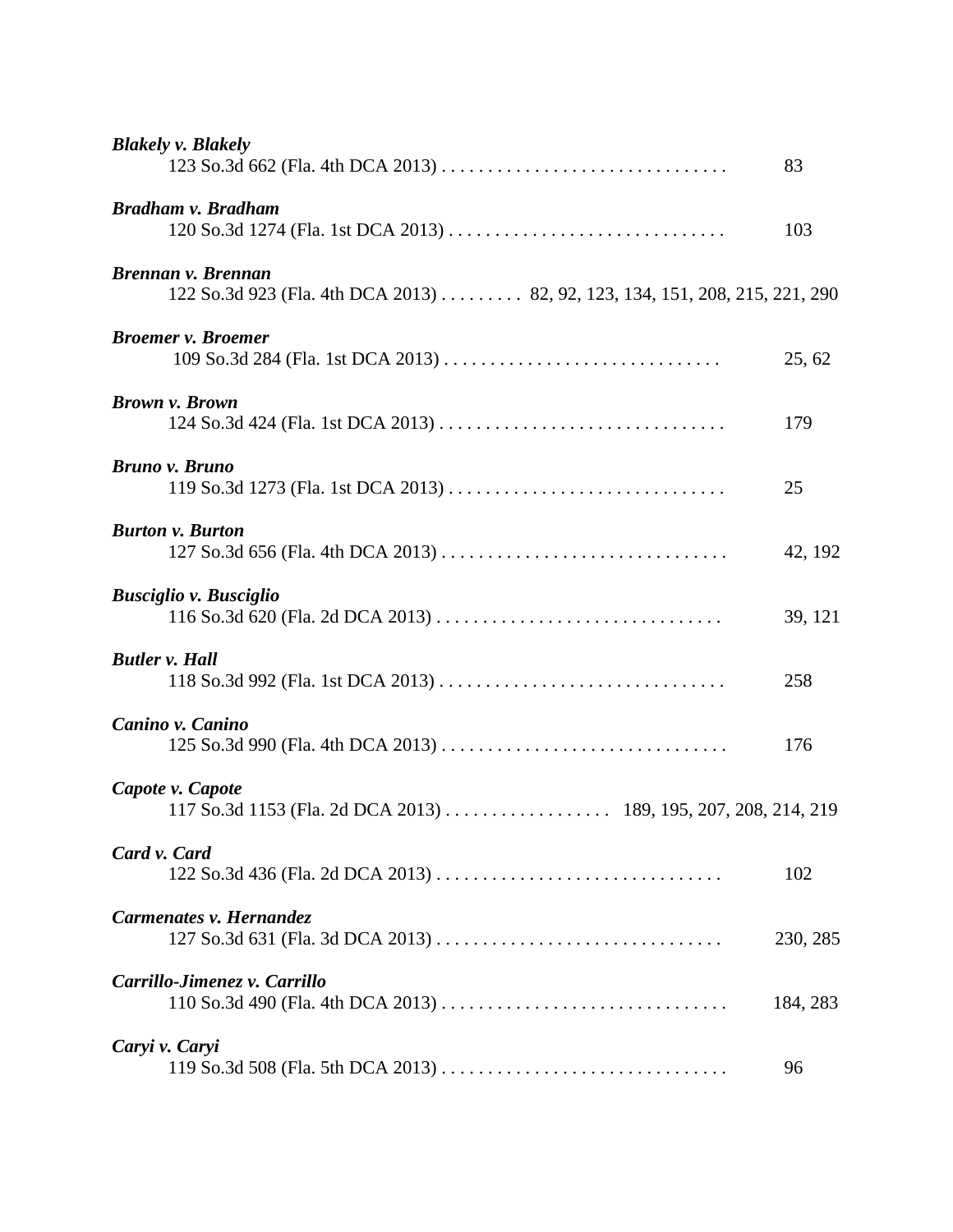| Cash v. Cash                                           |               |
|--------------------------------------------------------|---------------|
| Caudil-Rosa v. Rosa<br>38 FLW D1969 (Fla. 2d DCA 2013) | 146           |
| Centeno v. Centeno                                     | 13            |
| Chanin v. Feigenheimer                                 | 238           |
| Christ v. Christ                                       | 68, 69        |
| Clore v. Clore                                         | 34            |
| Cole v. Cole                                           | 255           |
| Conway v. Conway                                       | 7,87          |
| Cooley v. Cooley                                       | 25            |
| Coppola v. Coppola                                     | 106           |
| Davis v. Davis                                         |               |
| Defanti v. Russell                                     | 209           |
| Dept. of Revenue v. B.J.M.                             | 143, 144, 145 |
| Dept. of Revenue v. Ingram                             | 133           |
| Dept. of Revenue v. LaGree                             | 132           |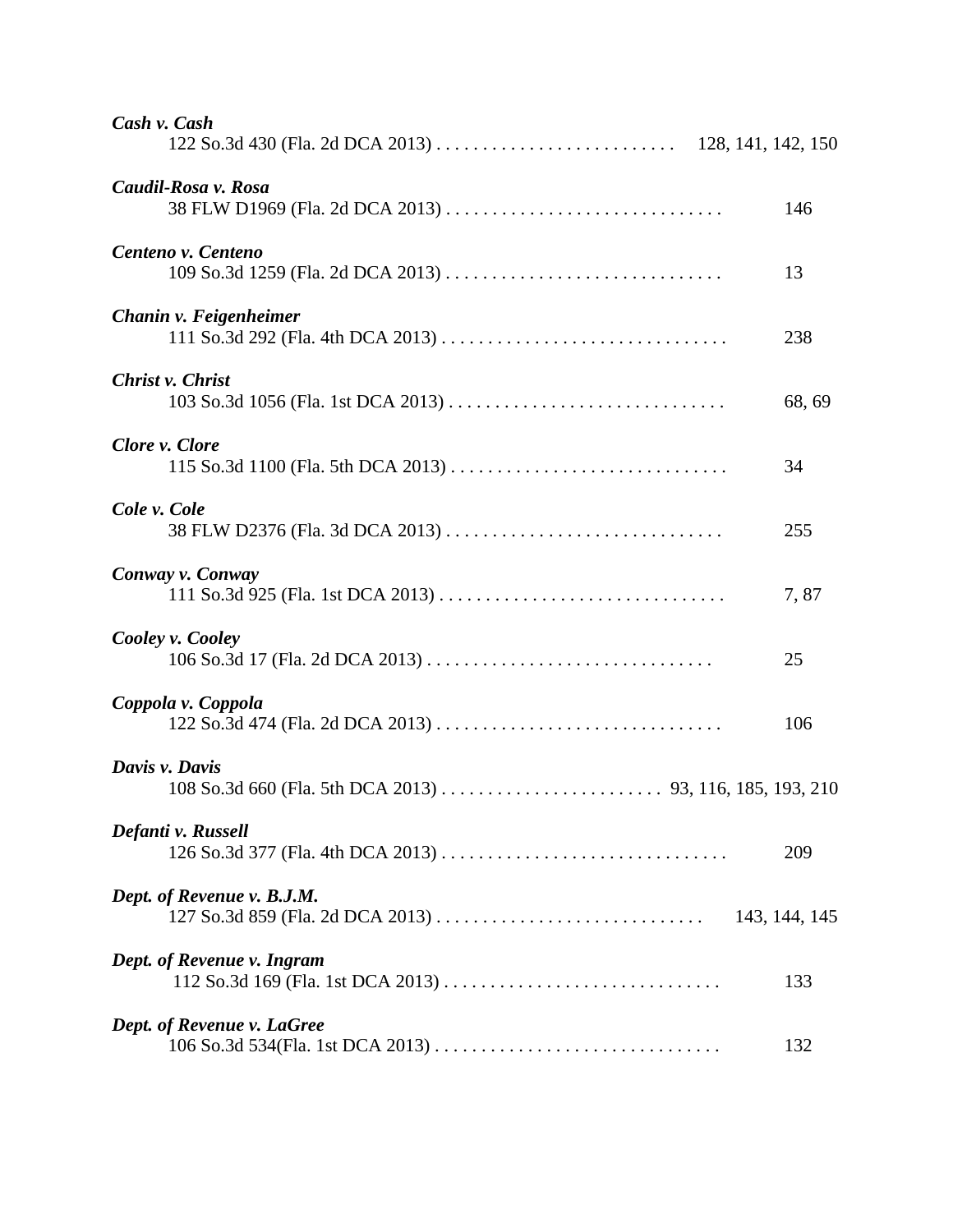| Dept. of Revenue v. S.B.<br>124 So.3d 377 (Fla. 2d DCA 2013) | 229, 243 |
|--------------------------------------------------------------|----------|
| Dept. of Revenue v. S.J.W.                                   | 140      |
| D.M.T. v. T.M.H.                                             | 160      |
| Doganiero v. Doganiero                                       | 22, 27   |
| Driggers v. Driggers                                         | 45       |
| Duncan v. Duncan                                             | 115, 116 |
| Duncan-Osiyemi v. Osiyemi                                    | 91       |
| Dybalski v. Dybalski,                                        | 100      |
| <b>Eckert v. Eckert</b>                                      |          |
| Emmenegger v. Emmenegger<br>38 FLW D1957 (Fla. 2d DCA 2013)  | 125      |
| Fazzaro v. Fazzaro                                           | 162      |
| Fei Xu v. Dept. of Revenue                                   | 135      |
| Fernandez v. Wright                                          |          |
| Fetzer v. Evans                                              | 178      |
| <b>Froeschle v. Froeschle</b>                                | 39       |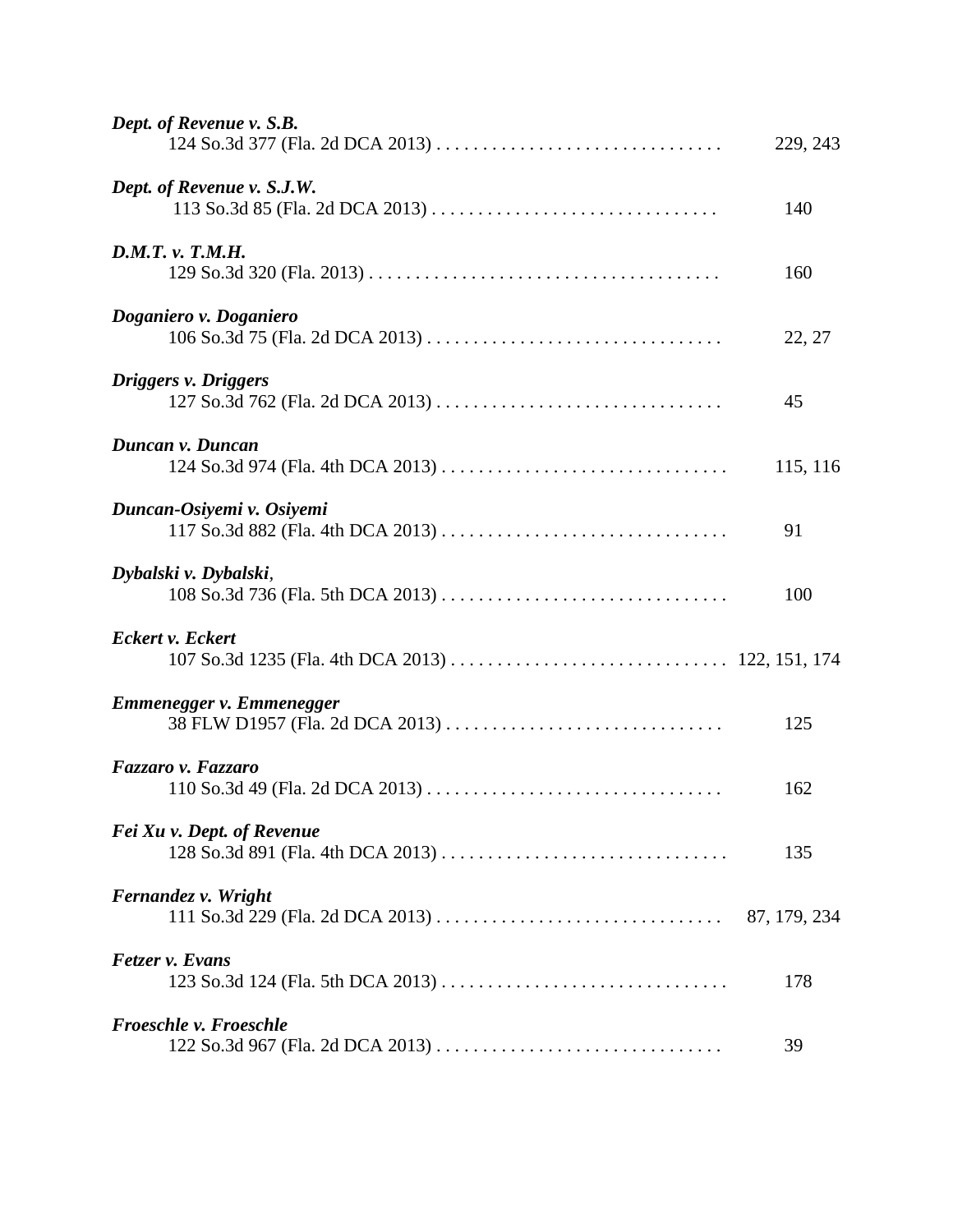| <b>Fuller v. Fuller</b>                             | 287         |
|-----------------------------------------------------|-------------|
| Garren v. Oliver                                    | 137         |
| George v. George                                    | 213, 260    |
| Giorlando v. Giorlando                              | 112         |
| Gorny v. Leger                                      | 241         |
| Graham v. Graham                                    | 11, 12, 200 |
| Grill v. Grill                                      | 57          |
| Hardman v. Koslowski                                | 86, 284     |
| Harris v. Harris                                    | 120, 141    |
| <b>Hedstrom v. Hedstrom</b>                         | 48, 49      |
| Heiny v. Heiny                                      |             |
| Hickman v. Milsap                                   | 136, 223    |
| Hirsch v. Hirsch<br>38 FLW D2241 (Fla. 2d DCA 2013) | 41, 231     |
| Hodges v. Hodges                                    |             |
| Hoffman v. Hoffman                                  | 32, 110     |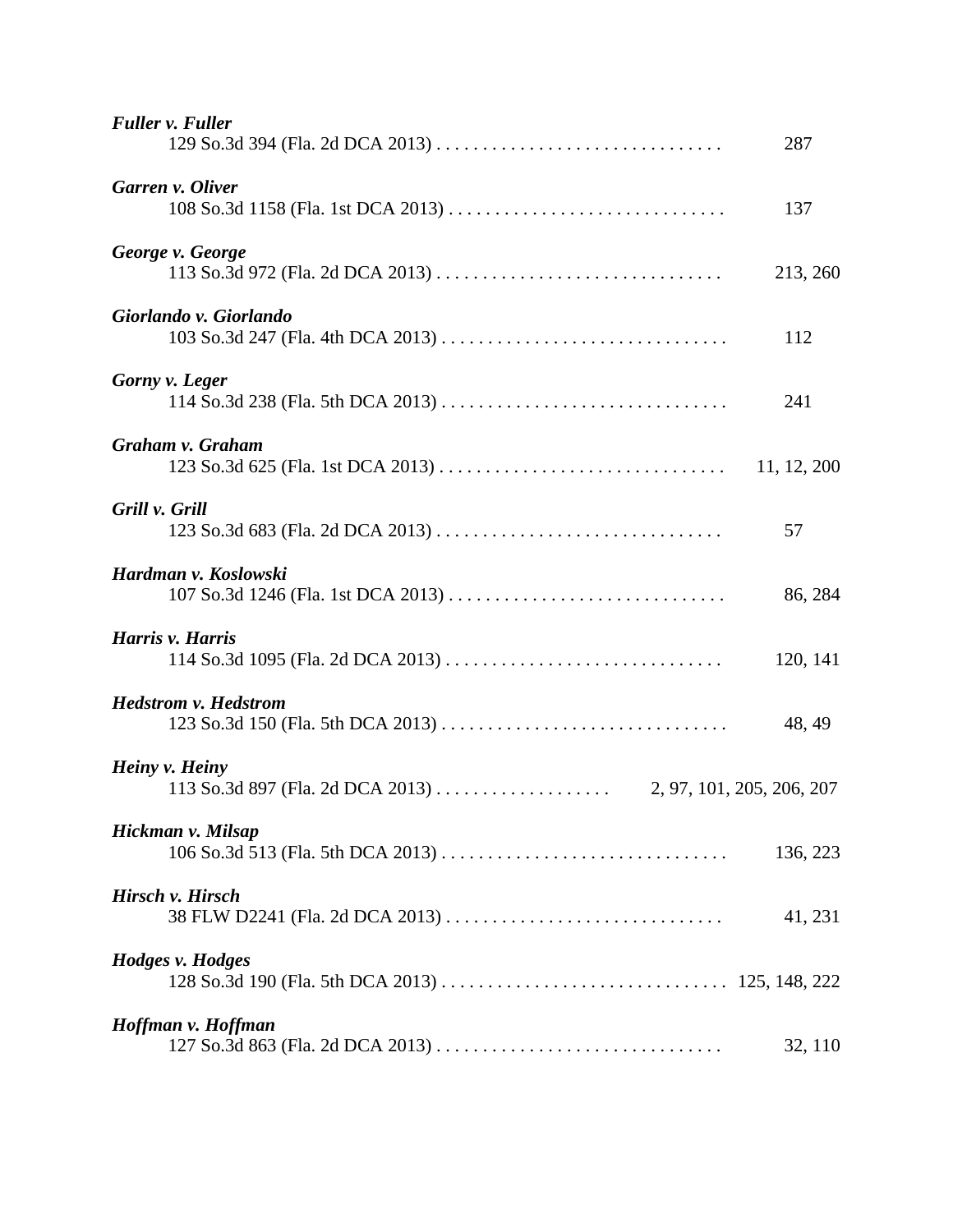| Hoover v. Dept. of Revenue                                   | 138         |
|--------------------------------------------------------------|-------------|
| Huffman v. Huffman                                           | 30          |
| Idumwonyi v. Belizaire<br>129 So.3d 1110 (Fla. 1st DCA 2013) | 70          |
| Ingram v. Ingram                                             | 78, 185     |
| Ingram v. Ingram                                             | 269         |
| Ingram v. Ingram                                             | 102         |
| J.D.C. v. M.E.H.                                             | 98          |
| <b>Jeffers v. Mcleary</b>                                    | 163, 165    |
| Joel Weissman, P.A. v. Sayed                                 | 103         |
| Jordan v. Jordan                                             | 193, 199    |
| Khan v. Khan                                                 | 262         |
| Kingsbury v. Kingsbury                                       | 54          |
| Kuchera v. Kuchera<br>123 So.3d 631 (Fla. 4th DCA 2013)      | 37, 278     |
| Kunsman v. Wall                                              | 83, 93, 191 |
| Lampert-Sacher v. Sacher                                     | 70          |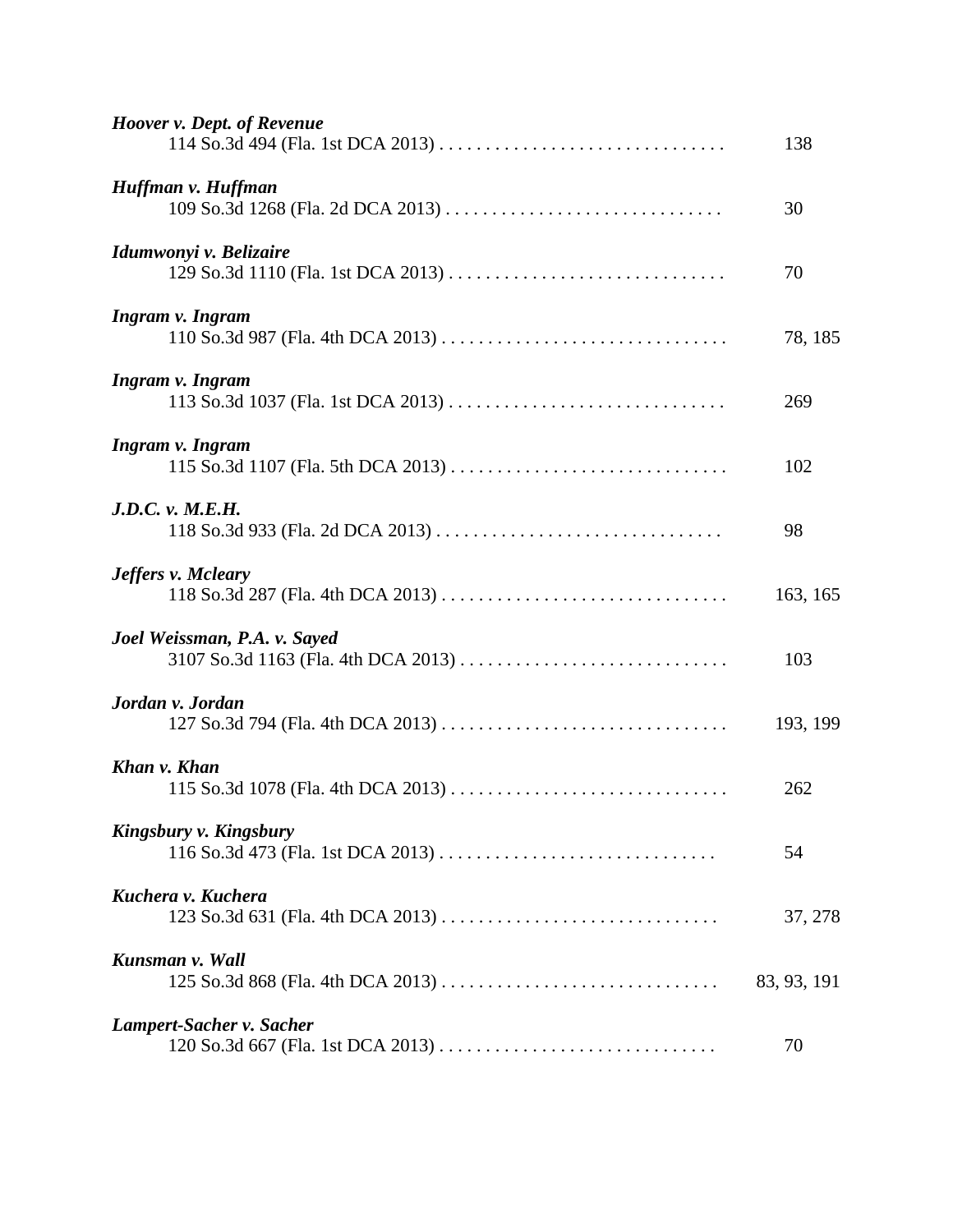| Lilly v. Lilly                                            | 30      |
|-----------------------------------------------------------|---------|
| Lopez v. Lopez                                            | 219     |
| Lovelace v. Lovelace<br>124 So.3d 447 (Fla. 1st DCA 2013) | 70      |
| L.R. v. S.R.<br>122 So.3d 998 (Fla. 1st DCA 2013)         | 254     |
| <b>Madson v. Madson</b>                                   | 188     |
| Mann v. Yeatts                                            | 84, 238 |
| <b>Mansour v. Mansour</b>                                 | 286     |
| Marlowe v. Marlowe                                        |         |
| McClain v. McClain                                        | 67, 244 |
| McDonald v. Browne-McDonald                               | 20      |
| McKee v. Mick                                             | 187     |
| Millen v. Millen                                          | 74      |
| Milton v. Milton                                          | 172     |
| Moore v. Moore                                            | 28, 61  |
| Morrell v. Morrell                                        | 41, 288 |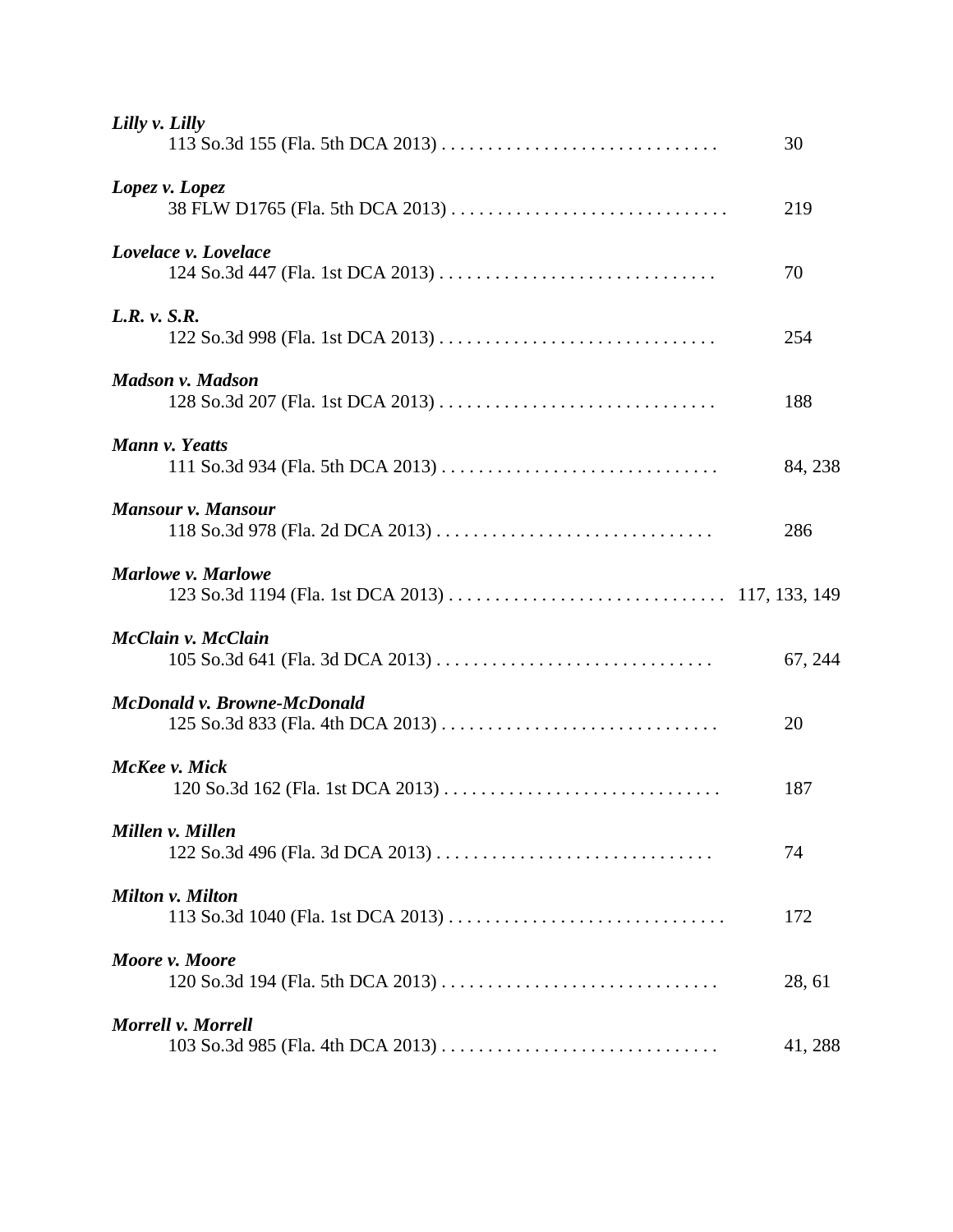| Moya v. Moya                                        | 99          |
|-----------------------------------------------------|-------------|
| Murphy v. Murphy<br>38 FLW D2283 (Fla. 3d DCA 2013) | 52          |
| Nassirou v. Nassirou                                | 217         |
| Naylor v. Naylor                                    | 194         |
| Neuman v. Harper                                    | 166         |
| Newman v. Newman                                    | 113         |
| <b>Nunes v. Nunes</b>                               |             |
| Oliver v. Oliver                                    | 131         |
| Ozuna v. Sheard                                     | 233         |
| Packo v. Packo                                      |             |
| Palmer v. Palmer                                    | 6           |
| Parnell v. Parnell                                  | 263, 268    |
| Parra De Rey v. Rey                                 | 16, 17      |
| Patino v. Patino                                    | 68, 92, 216 |
| Payton v. Payton                                    | 38, 54      |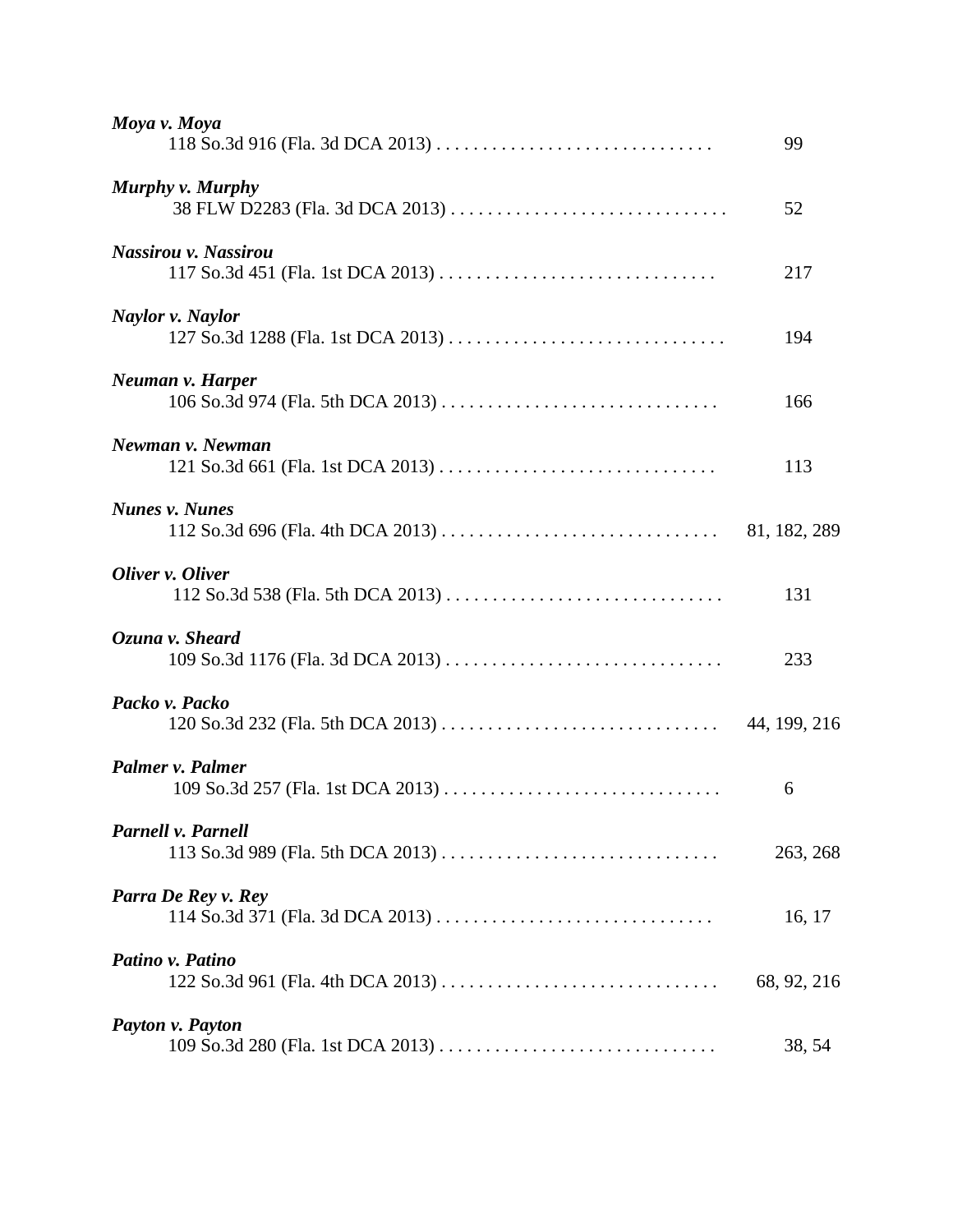| Pisciotta v. Pisciotta                                         | 55            |
|----------------------------------------------------------------|---------------|
| Pomerance v. Pomerance                                         | 18            |
| Pope v. Langowski                                              | 146           |
| <b>Presidio Networked Solutions, Inc. v. Taylor</b>            | 73            |
| Preudhomme v. Gutierrez                                        | 221, 266      |
| Price v. Price                                                 | 123           |
| Pulkkinen v. Pulkkinen                                         | 127           |
| <b>Pullis v. Pullis</b>                                        | 247, 261, 277 |
| Quintero v. Rodriguez                                          | 94            |
| Raphael v. Raphael                                             | 268           |
| <b>Rentel v. Rentel</b>                                        | 60            |
| Rivero v. Rivero                                               | 174, 234      |
| <b>Roberts v. Roberts</b><br>128 So.3d 856 (Fla. 1st DCA 2013) | 259           |
| Rodriguez v. Reyes                                             | 265           |
| Rowe v. Rodriguez-Schmidt                                      | 106           |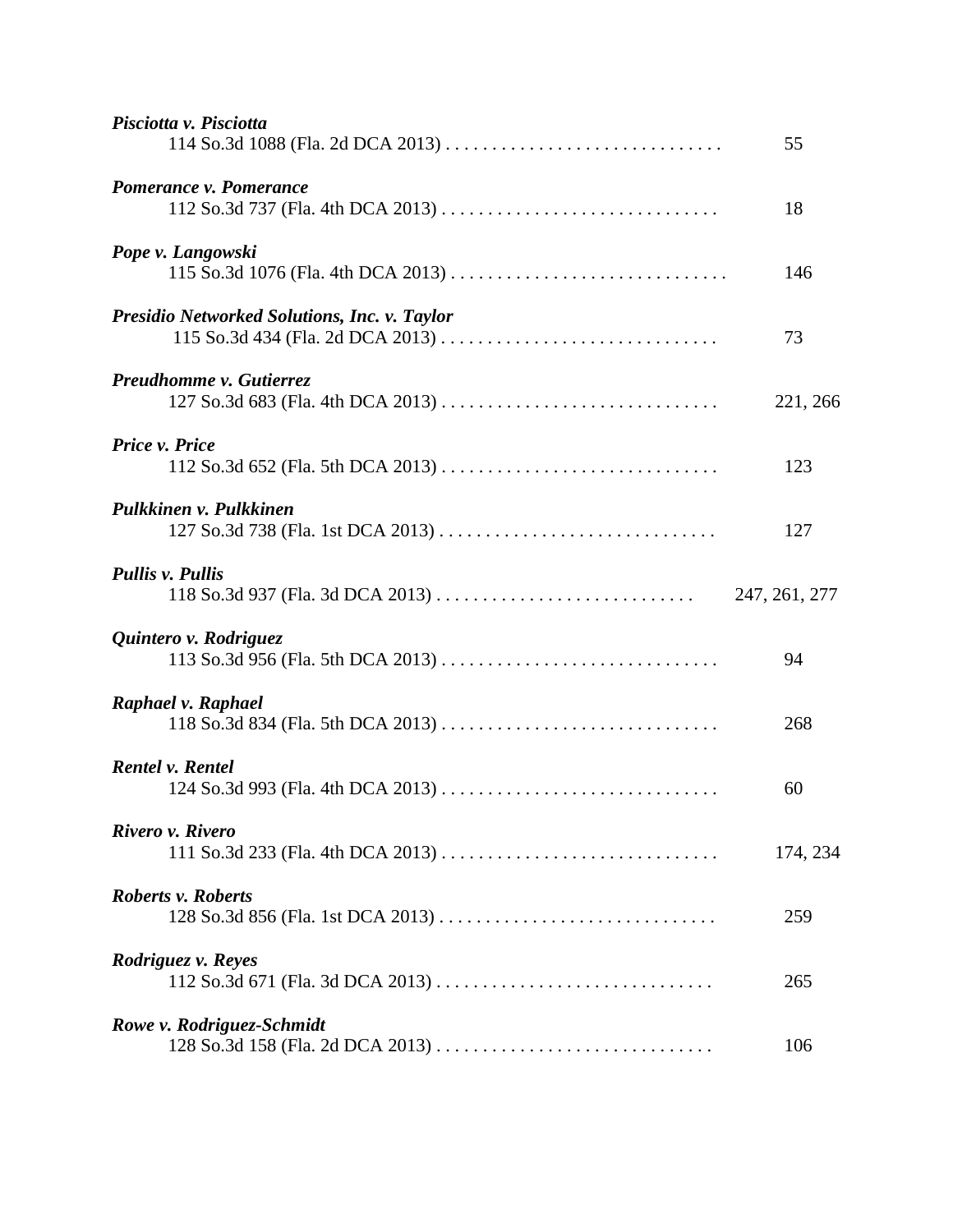| <b>Rudel v Rudel</b>                                  |              |
|-------------------------------------------------------|--------------|
| Russell v. McQueen                                    |              |
| Sacket v. Sacket                                      | 89, 114      |
| <b>Santos v. Flores</b>                               | 153, 245     |
| Sasseen v. Sasseen                                    | 34           |
| Sazonov v. Karpova<br>38 FLW D2378 (Fla. 3d DCA 2013) | 233          |
| <b>Schecter v. Schecter</b>                           | 35, 111      |
| Schmidt v. Schmidt                                    | 59, 196, 215 |
| Schoenlank v. Schoenlank                              | 77           |
| Shiba v. Gabay                                        | 176, 275     |
| Sirdevan v. Strand                                    | 224          |
| <b>Smiley v. Smiley</b>                               | 292          |
| <b>Smith v. Smith</b>                                 | 46, 53       |
| Sotis v. Sotis                                        | 202, 210     |
| <b>Spencer v. Florida Power Light/Broadspire</b>      | 71           |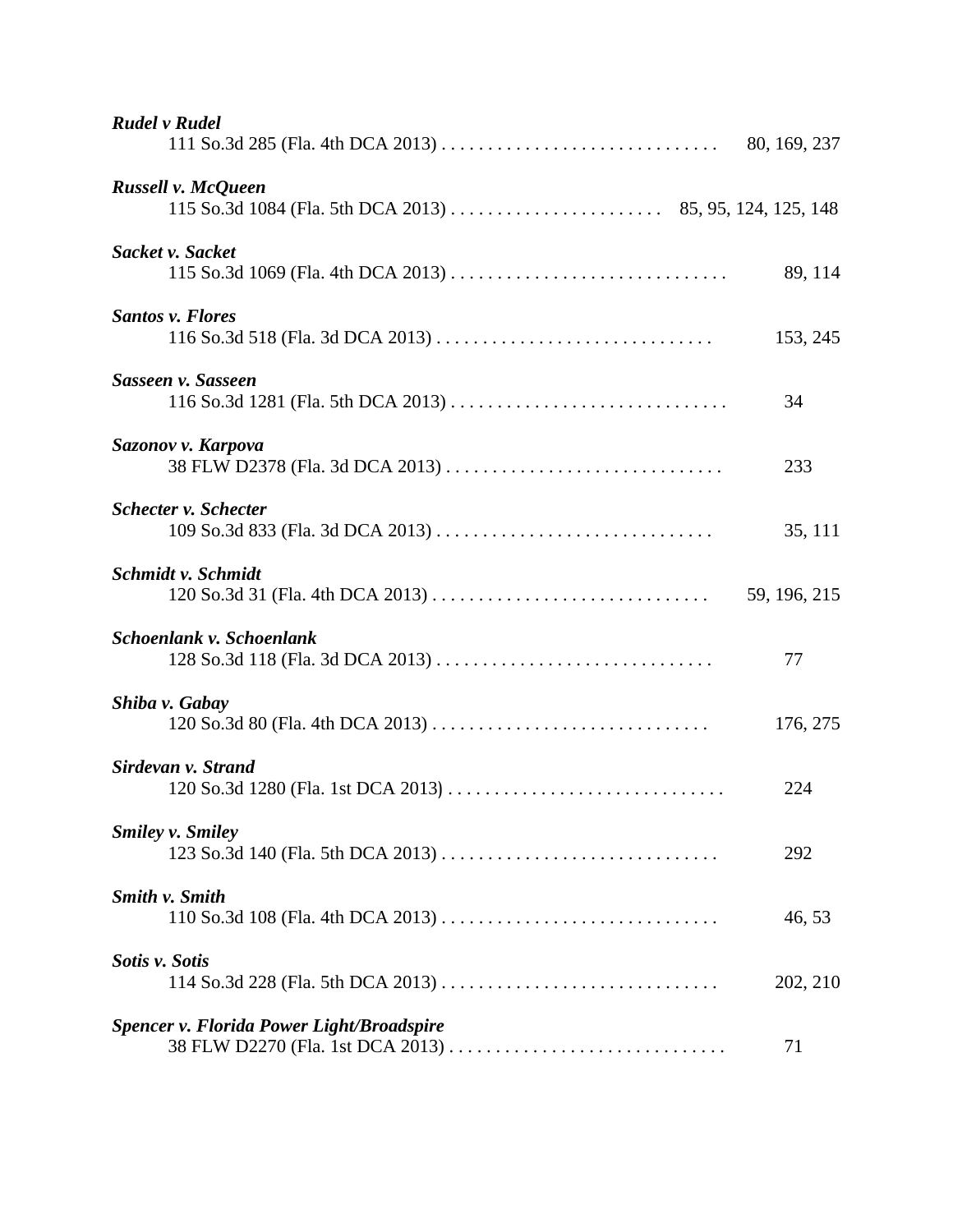| Sueiro v. Gallardo       | 190            |
|--------------------------|----------------|
| Sweeny v. Sweeny         | 43, 117        |
| Switzer v. Switzer       | 282            |
| Tarkow v. Tarkow         | 58, 277        |
| Taylor v. Taylor         | 36             |
| Teague v. Teague         | 197, 202       |
| <b>Thompson v. Watts</b> | 10             |
| Tobin v. Tobin           | 251, 274       |
| Toussaint v. Toussaint   | $\overline{4}$ |
| Turcotte v. Turcotte     | 23             |
| Van Weelde v. Van Weelde | 226            |
| Voda v. Voda             | 56, 64         |
| Wade v. Wade             | 265            |
| Wade v. Wade             | 249, 273       |
| Watson v. Watson         | 63, 107, 212   |